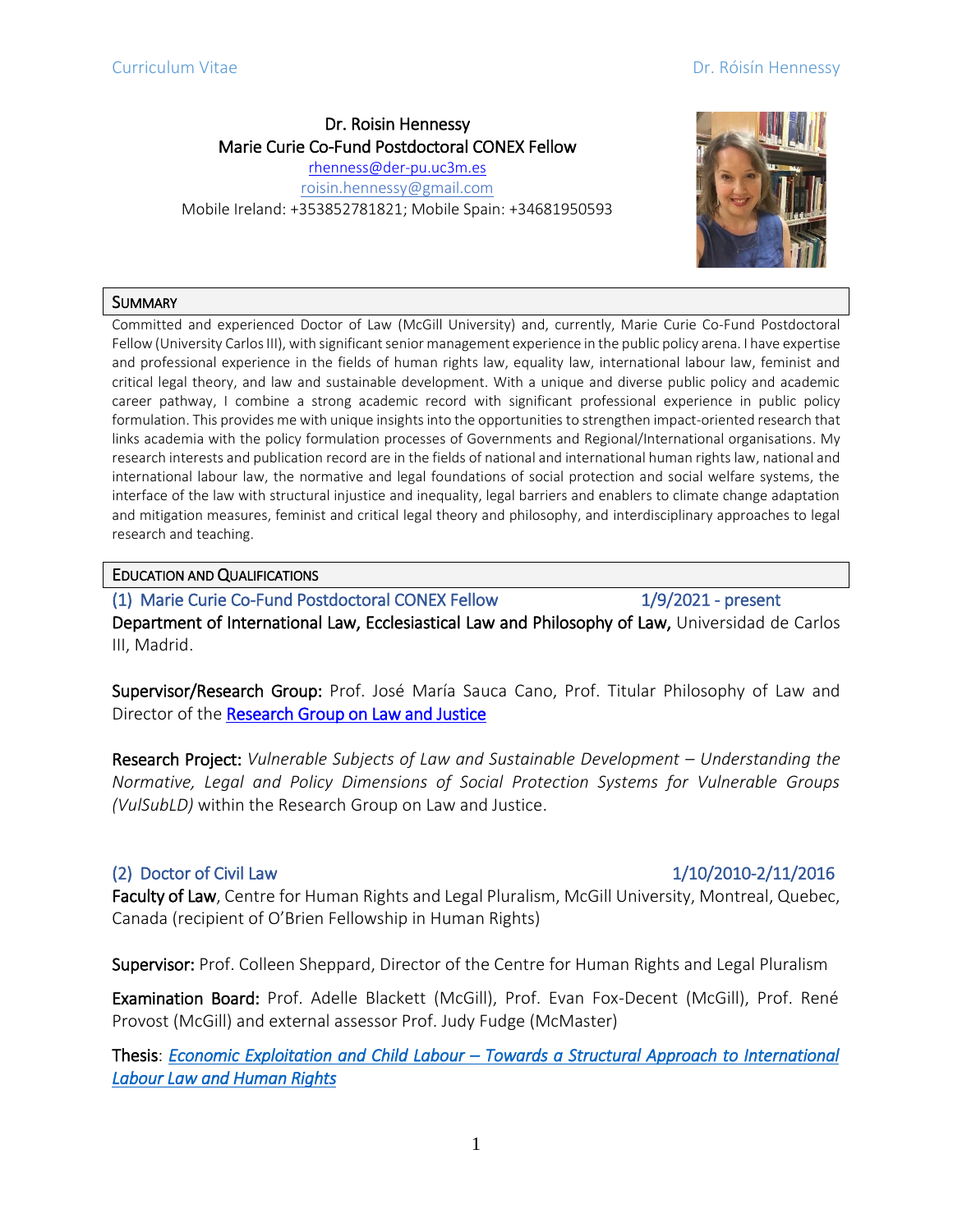ABSTRACT: *The elimination of child labour in all its forms is an identified political priority for the international community. This has endured historically and has moved up the agenda since the 1990s, including through its inclusion most recently in the UN Sustainable Development Goals. However, international legal and policy approaches to date have only provided a limited challenge to some of the enduring structural processes that underpin the problem. These include the growing and highly dispersed informal economy, poverty and structural inequality for children and their* families, the role and burden of gendered care and social reproduction work, and deprivations in the right to education. *This thesis problematizes the limitations of the conceptual framing of childhood economic exploitation under international labour law and international human rights law. Analyzing what it terms the 'prohibition and penalty' approach that has dominated the labour law model of intervention, this thesis argues that this approach fails to effectively challenge a number of these structural processes, in particular the prevalence of child labour in the informal economy. Raising further critical questions in relation to the distinct international human rights law model, this thesis argues that while promising a more holistic approach to children's rights, the human rights law framework relegates the relevance and implications of social reproduction and care to the private sphere of the family, and provides limited protection for crucial socio-economic rights for families.* 

*The second part of the thesis examines the ways in which international organisations are beginning to address two critical dimensions – the informal economy and supportive social protection mechanisms that address poverty and structural inequality for families. Emerging policy developments in these fields are reviewed and juxaposed, including specific case studies from the International Labour Organisations' Decent Work Country Strategies, World Bank Policies and activities by the Indian Self Employed Women's Association, the largest union of informal economy women workers in India. Noting some positive trends, this thesis argues that interventions need to fully grapple with the relevance and implications of social reproduction and care labour as an enduring and less visible element that underpins child labour; both in designing interventions in the informal economy, and in designing social protection schemes. Drawing on feminist relational theory, this thesis argues that the problem of child labour illuminates the distinct 'situatedness' of children as legal subjects and subjects of development processes. To fully challenge child labour we need to conceptualize the child within the range of personal and institutional relationships that determine children's socioeconomic rights over time, and to centralize rather than marginalise the significance of care and interdependence for children as legal subjects. This thesis contributes towards understandings of new and emerging legal and policy approaches in this specific field, and to an enhanced understanding of the distinctive position of the child as a subject of law and development, that is alive to the core significance of varied personal and institutional relationships for the advancement of children's human rights.*

# (3) European Masters in Human Rights and Democratisation 1/9/02-30/6/03 (1 H awarded)

European Inter-University Institute, Venice, Italy and Institute for Human Rights, Åbo Akademi University, Finland

Thesis: *The Transnational Scope and Application of the International Covenant on Economic, Social and Cultural Rights –* supervision of Prof. Martin Scheinin and Prof. Markku Suksi.

### (4) Master of Laws (1H awarded) 1/9/00-30/8/01

National University of Ireland, University College Cork, Cork, Ireland.

Thesis: *The Prohibition against Gender Discrimination and the Protection of the Rights of Minority Groups -* supervision of Prof. Siobhán Mullally

### (5) Bachelor of Law (2H1 awarded) 1/9/97-30/6/00

National University of Ireland, University College Cork, Ireland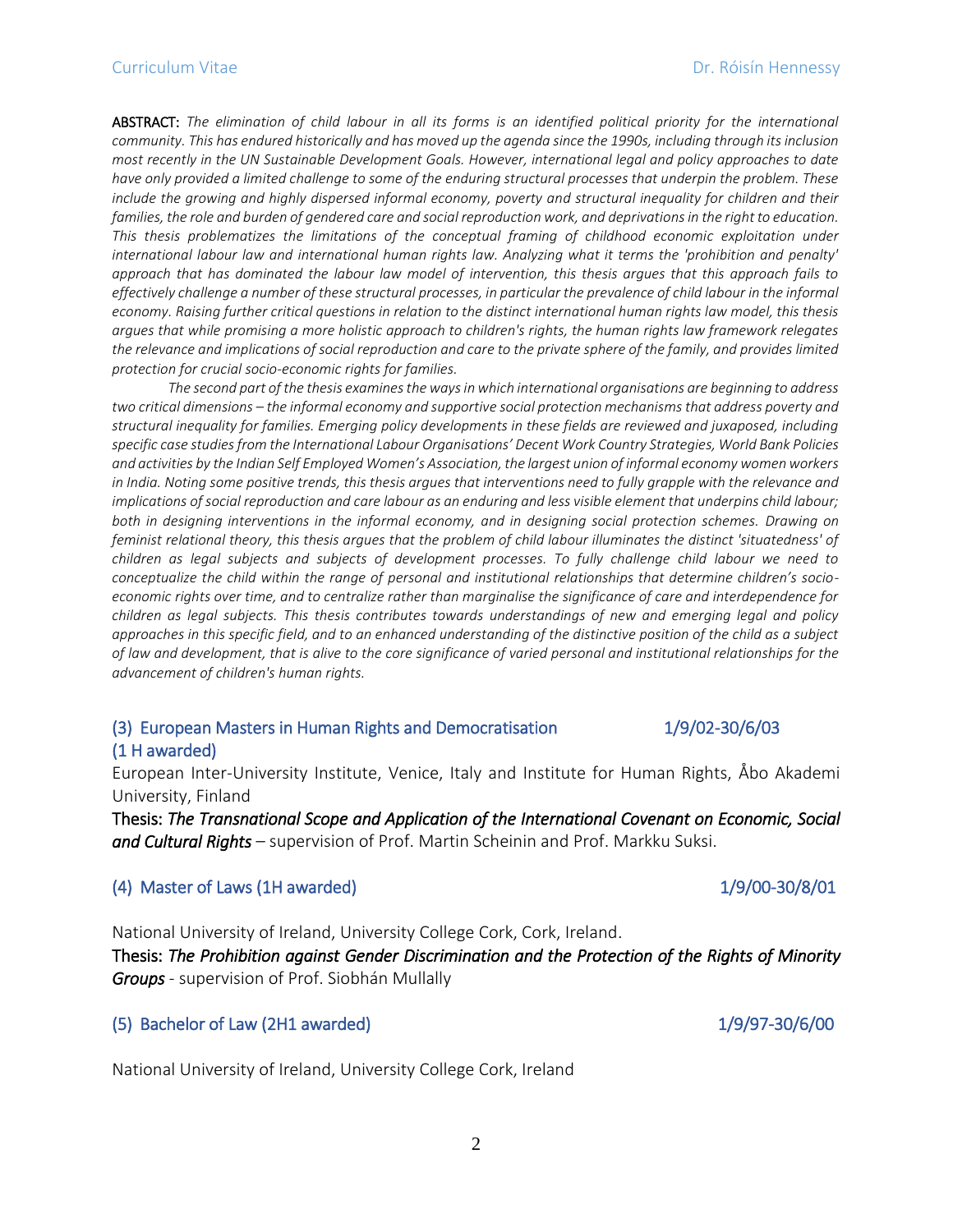## PUBLICATIONS AND CONFERENCE PAPERS

## Peer-Reviewed Publications:

Róisín Hennessy, *["Defining States' International Legal Obligations to Co](https://brill.com/view/title/11254)-operate for the [Achievement of Human Development: One Aspect of Operationalising a Human Rights-Based](https://brill.com/view/title/11254)  [Approach to Development](https://brill.com/view/title/11254)"*, Human Rights in Development Yearbook 2002, edited by Prof. Martin Scheinin and Prof. Markku Suksi (Martinus Nijhoff Publishers: Leiden, Boston, 2002).

### Forthcoming Peer-Review Publications:

Róisín Hennessy, *"The Role of Social Protection Interventions in Combatting Child Labour – Building the Case for a Human Rights-Based Model of Intervention",* for submission to the Journal of Human Rights Practice, Oxford University Press, for peer-review 2022.

*Abstract: Social protection systems have emerged as critical components of strategies to combat child labour. This article examines evolving discourses relating to the design and scope of social protection systems adopted by the World Bank (WB) and International Labour Organisation (ILO) as they relate to children. The article argues that while a shared consensus has emerged around the extension of "universal social protection" by the WB and ILO, the scope, role and legal status of social protection remains contested and is currently evolving. The article explores the ILO's model of social protection which is clearly grounded in a "human rights-based approach" that endorses universal social protection across the lifecycle. This is contrasted with the evolving approach of the WB which has traditionally focussed on smoothing economic risks and "growth oriented market-centred" supports. The article argues these models reflect evolving understandings of the role of the market, family and State in allocating the burdens and risks of economic responsibility and social reproduction within families, which have implications for the design of social protection for children. In the second part, the article examines evidence from studies undertaken on the effectiveness of social protection interventions, illustrating the largely positive and, in some instances, negative results that flow from diverse interventions. Existing evidence suggests that social protection systems explicitly linked to the provision of socioeconomic rights, and that consider the role of care responsibilities for households (a "human rights-based model"), give rise to the most effective results. In contrast, interventions that focus solely on increasing income levels for households (a "growth oriented market-centred model") can give rise to negative or ambivalent impacts for child labour. The article concludes with recommendations for policy makers arguing for the design of social protection interventions that align with a human rights-based model.*

Róisín Hennessy, *"Connecting the Gendered Informal Economy with Child Labour – Towards Advancing a Relational understanding of the Child as a Subject of Development Processes",* under preparation.

# Policy Advices to Government on behalf of Irish Human Rights and Equality Commission as Senior Policy Officer at [www.ihrec.ie:](http://www.ihrec.ie/)

*[Policy Statement on Extending Access to Civil Marriage under the Irish Constitution](https://www.ihrec.ie/app/uploads/download/pdf/ihrec_policy_statement_access_civil_marriage_11_feb_2015.pdf)*, 2 December 2015 (primary author).

*Observations on the Education [\(Admissions to Schools\) Bill 2015](https://www.ihrec.ie/app/uploads/download/pdf/ihrec_observations_on_education_admission_to_schools_bill_2015.pdf)*, 16 November 2015 (primary author).

*[Submission to the United Nations Human Rights Council under Universal Periodic Review](https://www.ihrec.ie/app/uploads/download/pdf/irish_human_rights_and_equality_commission_upr_submission__ireland_2016.pdf)*, 12 November 2015 (primary author).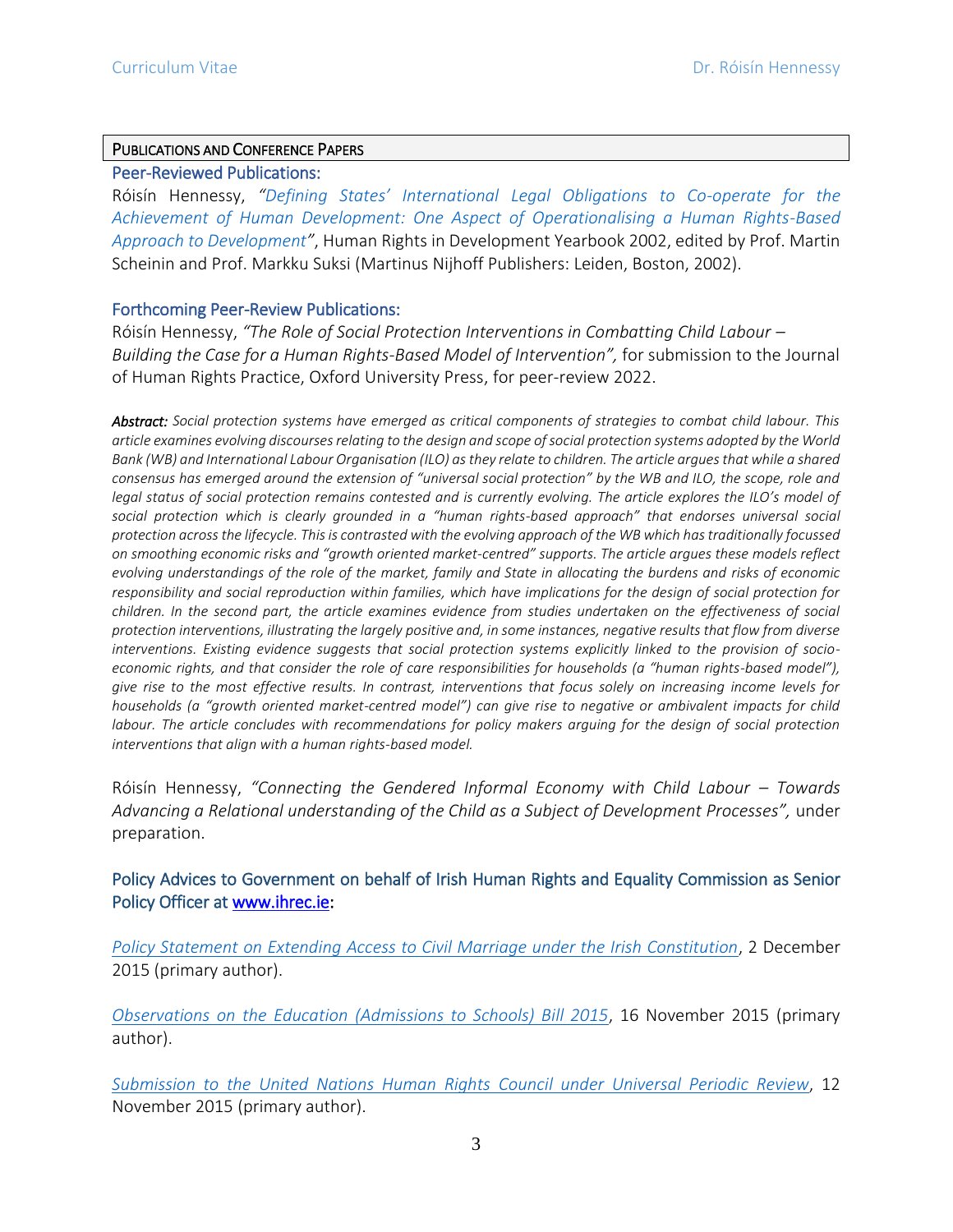*[Submission to the UN Committee on the Elimination of All forms of Discrimination against Women](https://www.ihrec.ie/app/uploads/download/pdf/ihrec_submission_to_cedaw_loipr_2015.pdf)*, 4 October 2015 (primary author).

*[Observations on the General Scheme of the International Protection Bill 2015](https://www.ihrec.ie/app/uploads/download/pdf/ihrec_recs_general_scheme_internation_protection_bill_26_june_2015.pdf)*, 30 June 2015 (coauthor).

*[Report to the UN Committee on Economic, Social and Cultural Rights](https://www.ihrec.ie/download/pdf/ihrec_report_ireland_and_the_international_covenant_on_economic_social_and_cultural_rights.pdf)*, 6 April 2015 (project manager).

*[Submission on Ireland's National Action Plan on Business and Human Rights](https://www.ihrec.ie/app/uploads/2017/06/Submission-on-Ireland%E2%80%99s-National-Action-Plan-on-Business-and-Human-Rights.pdf)*, 13 March 2015 (coauthor).

*[Report to the United Nations Committee on Economic, Social and Cultural Rights](https://www.ihrec.ie/app/uploads/download/pdf/icescr_report.pdf)*, 26 October 2014 (co-author).

*[Observations on the Policing \(Amendment No. 3\) Bill 2014](https://www.ihrec.ie/app/uploads/download/pdf/ihrec_observations_on_the_garda_sochna_amendment_no_3_bill_2014_nov_2014.pdf)*, 19 October 2014 (primary author).

*[Observations on the Criminal Justice \(Forensic Evidence and DNA Database System\) Bill 2010](https://www.ihrec.ie/documents/observations-on-the-criminal-justice-forensic-evidence-and-dna-database-system-bill-2010/)*, 26 May 2010 (co-author).

## Conference Paper:

McGill Graduate Law Student ConferencePaper, "*Legal Empowerment or Co-optation? - Towards a more Complex Understanding of the Role of Legal Empowerment as a Development Strategy in the Global South",* May 2011.

ACADEMIC TEACHING AND ACADEMIC ROLES

(1) Doctoral Teaching Fellow, Faculty of Law, McGill University, 2013

*International Human Rights Law:* co-instructor involved in syllabus design and development, class instruction, student engagement and student evaluation. Classes were delivered through an immersive, student-centered, participatory teaching style.

# (2) Sessional Lecturer, Faculty of Law, McGill University, 2011

*Human Rights Clinical Legal Education Seminar*: syllabus design, full instruction and evaluation of the first clinical legal education seminar on human rights for undergraduate students taught at McGill Law Faculty. The course was delivered through student centered participative pedagogy and has now become a permanent element of the syllabus of the Centre.

(3) Teaching Assistant, McGill University, Faculty of Law, 2011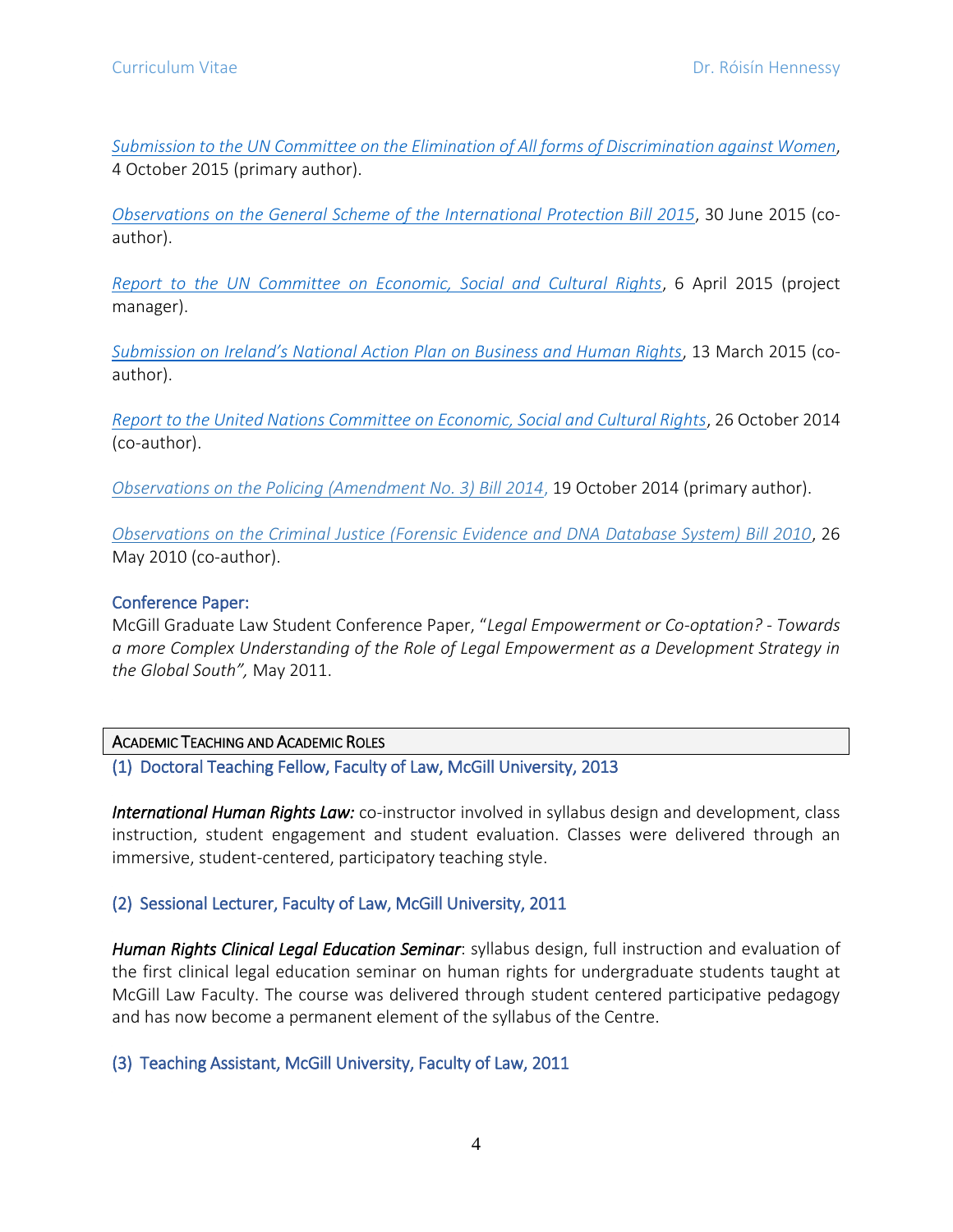*International Migration Law* – teaching assistant with responsibilities for the design and development of the course materials; instruction of some of the seminars; evaluation of course work and student engagement.

- (4) Graduate Member of Board of the Centre for Human Rights and Legal Pluralism, Faculty of Law, McGill University **Sept 2011- July 2013**
- (5) Member of Clinical Legal Education Working Group, Faculty of Law, McGill University Sept 2011-July 2013
- (6) Professional Development in the field of Teaching
	- ➢ Fall 2010 Participant in Learning to Teach Day attended interactive one-day workshop on course design, lesson planning and teaching skills.
	- $\triangleright$  Fall Semester 2010 Legal Education Seminar, McGill Faculty of Law Course addressing learning theories, teaching styles, goals of legal education and culminating in the design of a full course.

### SCHOLARSHIPS AND HONOURS AWARDED

Marie Curie Co-Fund Post-Doctoral Fellowship through the CONEX Plus Marie Curie Programme at University Carlos III, Madrid, 2021-2025.

O'Brien Fellowship with the Centre for Human Rights and Legal Pluralism, Faculty of Law, McGill University, Montreal, Quebec, Canada from 2010-2013.

Doctoral Teaching Fellowship with Institute for Comparative Law, Faculty of Law, McGill University, Montreal, Quebec, Canada for 2013.

Postgraduate Scholarship awarded by the Law Faculty of the University College Cork, National University of Ireland to pursue a Masters of Law degree, 2002.

PROFESSIONAL EXPERIENCE

(1) Senior Policy Analyst 26/6/2019-present *Civil Justice Policy, Strategic Policy Division, Department of Justice and Equality, Bishop's Square, Redmond's Hill, Dublin 2, Ireland.*

*Key Functions and Responsibilities:*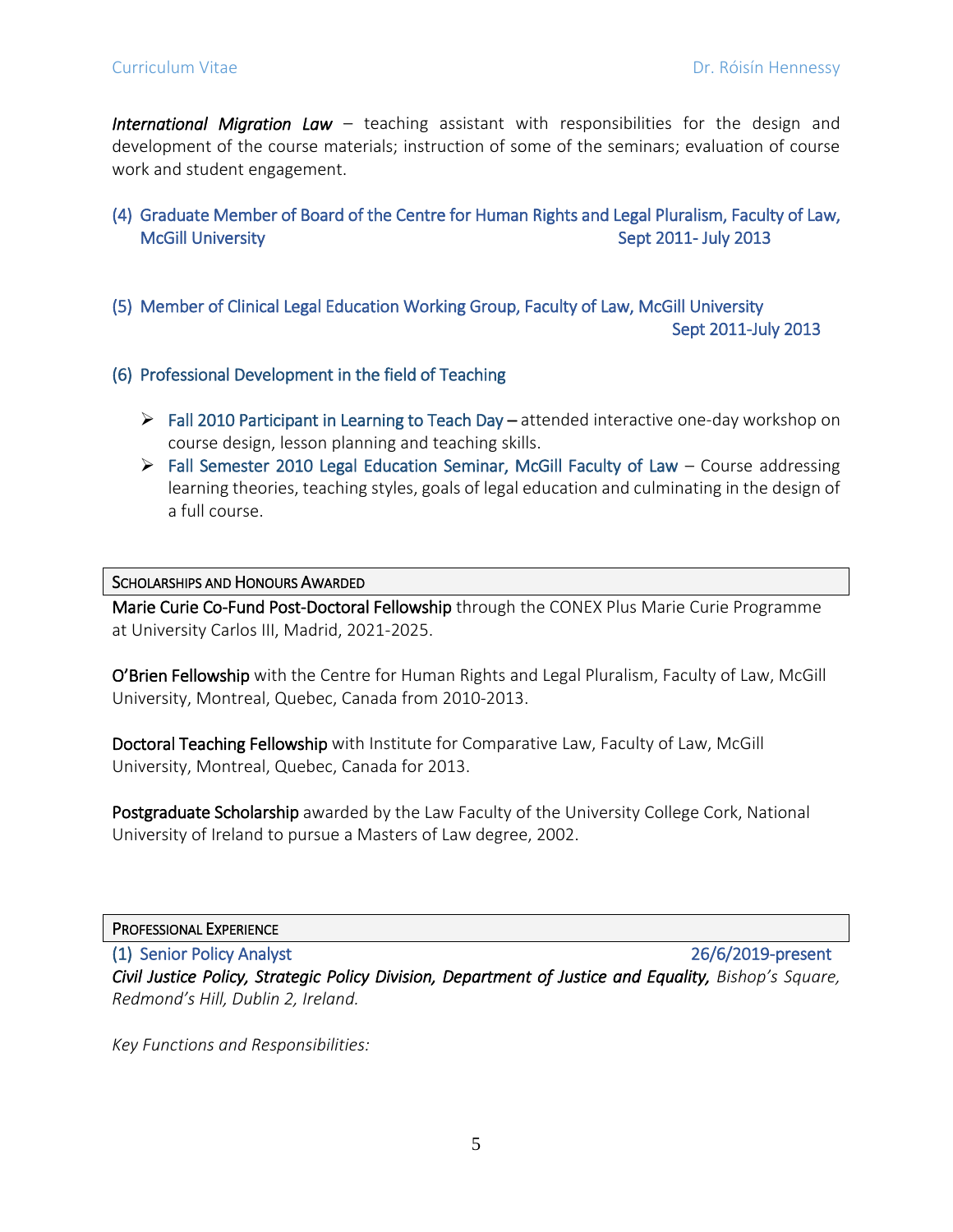- $\triangleright$  To lead on project managing a range of major strategic policy projects, formulating policy analysis and draft options papers, briefing of Government Ministers, the Department's management board etc.;
- $\triangleright$  To manage and engage in evaluation and strategic policy formulation projects using evidencebased research and data;
- $\triangleright$  To identify, stress test and approve strategic policy requirements in consultation with stakeholders;
- $\triangleright$  To identify areas of research and to manage outsourced research from academics, researchers and consultants;
- $\triangleright$  To prepare large policy outputs on strategic policy themes, drawing on desk-based research, engagement with relevant stakeholders and international evidence;
- $\triangleright$  To represent the Department and manage relationships with key civil servants, Government Departments, statutory agencies, NGOs, the EU Commission in the context of EU negotiations and public stakeholders.

## (2) Senior Legislative Analyst 1/7/2017-25/6/2019

*Civil Law Reform Division, Department of Justice and Equality, Bishop's Square, Redmond's Hill, Dublin 2.*

Key functions and responsibilities:

- $\triangleright$  To advance legislative and policy analysis projects in specific areas of civil law;
- $\triangleright$  To draft policy briefings, analytical reports and options papers;
- $\triangleright$  To prepare draft legislation, to request advises from the Office of Attorney General, to instruct Office of Parliamentary Counsel, and to manage the process of bringing Bills through the Houses of the Parliament.
- $\triangleright$  To represent the Department and manage relationships with key civil servants, Government Departments, statutory agencies, NGOs, the EU Commission in the context of EU negotiations and public stakeholders;
- ➢ To represent Department at EU Commission Directive negotiations in areas of competence.

# (3) Project Lead for Decision Support Service  $1/7/2016-30/6/2017$

*Mental Health Commission, St. Martins House, Waterloo Road, Dublin 4, Ireland*

Key functions and responsibilities:

- ➢ To project manage the preliminary establishment of the Decision Support Service to support decision-making by and for adults with capacity challenges;
- $\triangleright$  To scope the cost of establishing the new service, to prepare requests for budgetary allocation for the purposes of the Government estimates process, and to cost the various elements of the establishment of the service;
- $\triangleright$  To provide observations, policy briefs and analysis to the MHC Board;
- $\triangleright$  To scope out the operational requirements of a new regulatory framework and to process map various elements of the law and policy in the area;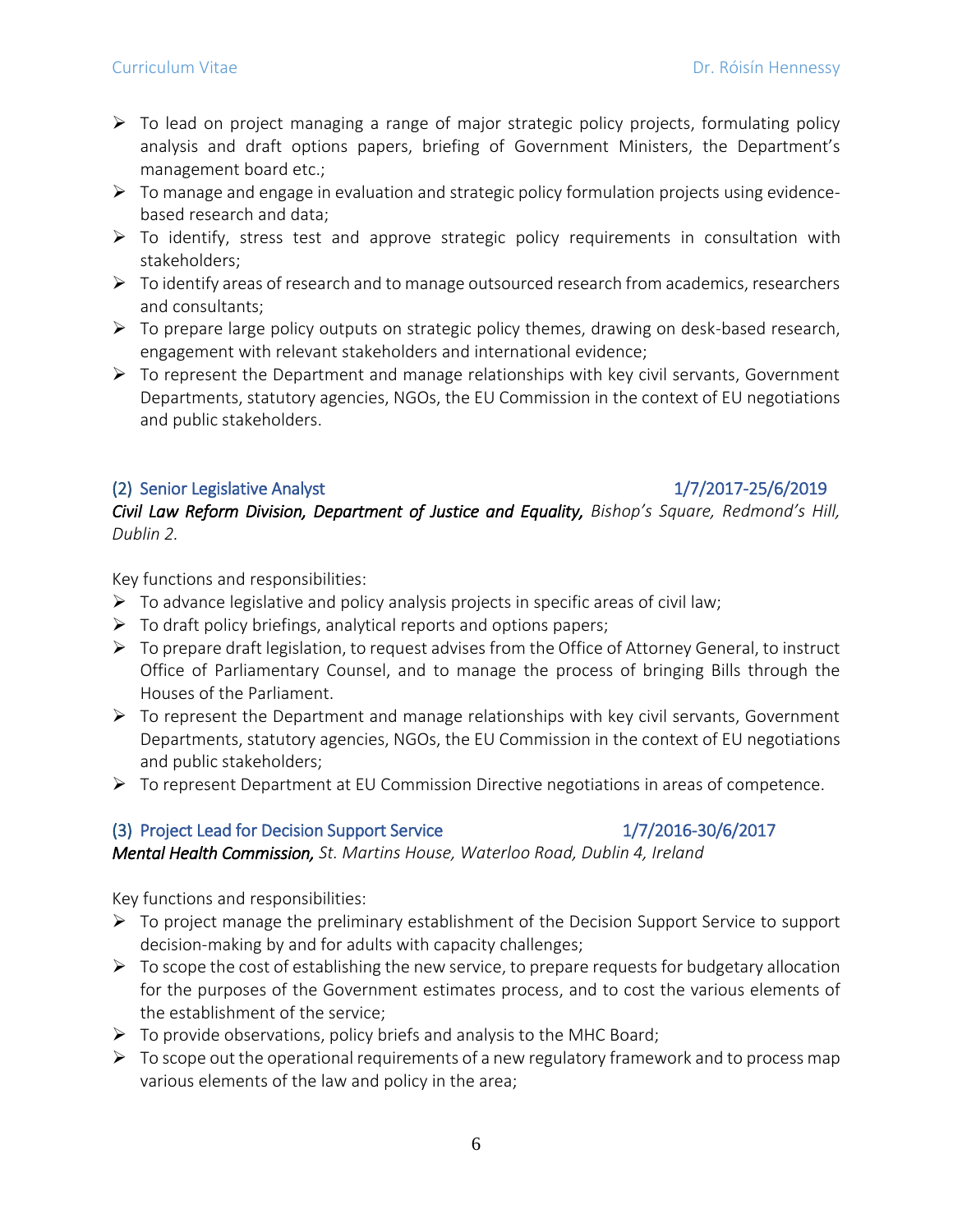$\triangleright$  To represent the Decision Support Service with a range of healthcare and other stakeholders to develop Codes of Practice and guidance for health, social care, legal, financial and other professionals engaging with people with diminished capacity or capacity challenges.

# (4) Senior Policy Officer 1/10/2014 – 30/6/ 2016

*Irish Human Rights and Equality Commission, 16-22 Green St., Dublin 7 www.ihrec.ie (Ireland's A status national human rights institution with merged Equality Functions)* 

Key functions and responsibilities:

- $\triangleright$  To project manage multiple policy and advisory projects on human rights and equality law using qualitative and quantitative research;
- ➢ To manage up to 5 policy and advocacy officers and to liaise with the other teams of the Commission to undertake cross-functional work;
- $\triangleright$  To forecast, report on and manage the annual allocated budget of Policy and Review Division;
- $\triangleright$  To advise the Commission Board on the content of Commission submissions, strategic priorities and upcoming projects;
- $\triangleright$  To represent the Commission and to manage relationships at the domestic, regional and international levels at the UN, EU, Council of Europe including in Brussels, Geneva, Strasbourg etc.;
- ➢ To manage in-depth research and legal analysis projects from external contractors/academia;
- $\triangleright$  To quality assure submissions and outputs from the policy and review team;
- $\triangleright$  To liaise with media and communications staff for dissemination of work.

# CAREER BREAK GRANTED (Oct. 2010 - Sept. 2014) BY IHRC TO UNDERTAKE DOCTORAL DEGREE AT MCGILL UNIVERSITY

# (5) Senior Policy and Research Officer 1/1/2008 –30/9/2010

*Irish Human Rights Commission, 16-22 Green St., Dublin [7 www.ihrec.ie](http://www.ihrec.ie/)  (Ireland's A status national human rights institution)* 

Key functions and responsibilities:

■ As described under (4) Senior Policy Officer above.

# (6) Research and Policy Officer  $1/8/2003 - 1/1/2007$

*Irish Human Rights Commission, 4 th Floor Jervis House, Jervis St., Dublin 1.* 

Key functions and responsibilities:

- ➢ To undertake multiple legislative reviews, research and policy projects on the protection of human rights in Ireland across a broad range of areas;
- $\triangleright$  To strategically identify priority and emerging issues that the IHRC should comment on;
- $\triangleright$  To represent the IHRC at the domestic, regional and international levels as described above and to develop institutional relations with a wide range of diverse actors.

# (7) Legal Officer 1/4/2002 – 31/8/2002